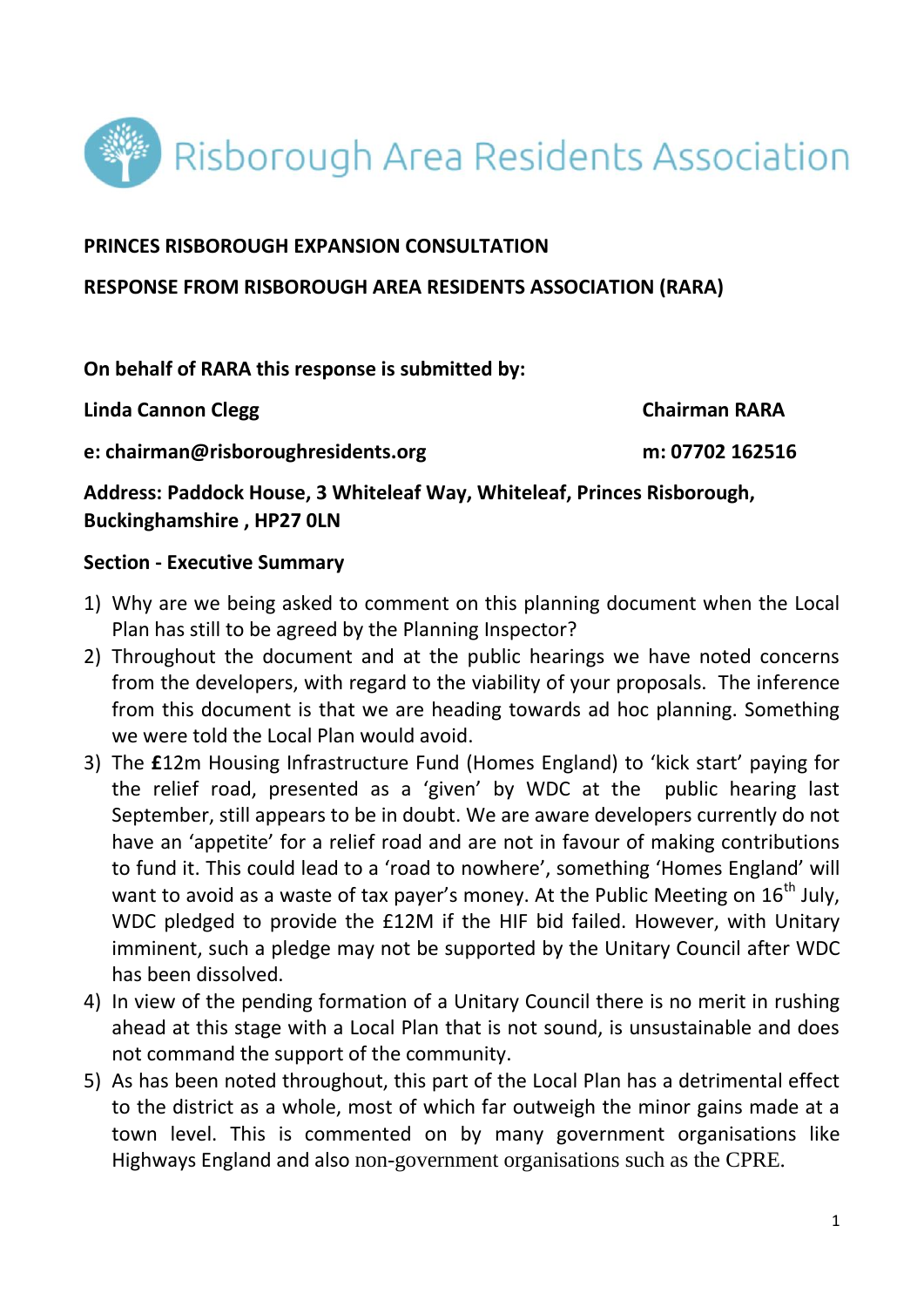# **Section 1.0 Introduction**

- The document defines the Area of Comprehensive Development as including the Relief Road, the Main Expansion Area, land to the rear of Poppy Road and land at Princes Risborough station. Yet there is no detail on the Relief Road, the land to the rear of Poppy Road and land at Princes Risborough station. We need to be consulted on this.
- You state that written representations on the Proposed Main Modifications have been received and passed to the Inspector for her to consider when finalising her report. These representations were submitted in March, why is this consultation going ahead before they have been acted upon?
- The delivery plan is already out of date and likely to slip even further, and the Council is unlikely to be in existence to adopt the Local Plan if and when it is approved as a new Unitary Authority takes over in May 2020. Is this not a futile exercise and a waste of tax payer's money?

## **Section 2.0 Analysis**

- Many of the major issues raised through the consultation process and recognised by the Planning Inspector have not been acknowledged in Section 2.1. For example,
	- o relief road going through AONB and the wider transportation congestion issues
	- o The lack of any proper integration with the existing town, and a nonexistent buffer Zone with Longwick referred to at the Public Meetings as 'The Longwick Gap' will have sports fields with floodlights, existing traveller sites and new houses currently being built by Rectory Homes, hardly the green buffer to prevent urban sprawl.
	- $\circ$  Lack of employment to justify housing numbers it is not a sustainable plan
	- o Major environmental concerns raised regarding the Poppy Road development.
- Most of the proposed housing development and leisure facilities are more than 1km from the town centre. We should be focusing more on town centre residential development
- We also note that all of the PREA is well over ¾ of a mile from the secondary school. This will generate a massive increase in the size of the school run, with severe detrimental effects on air pollution and traffic flow, during the busiest hours.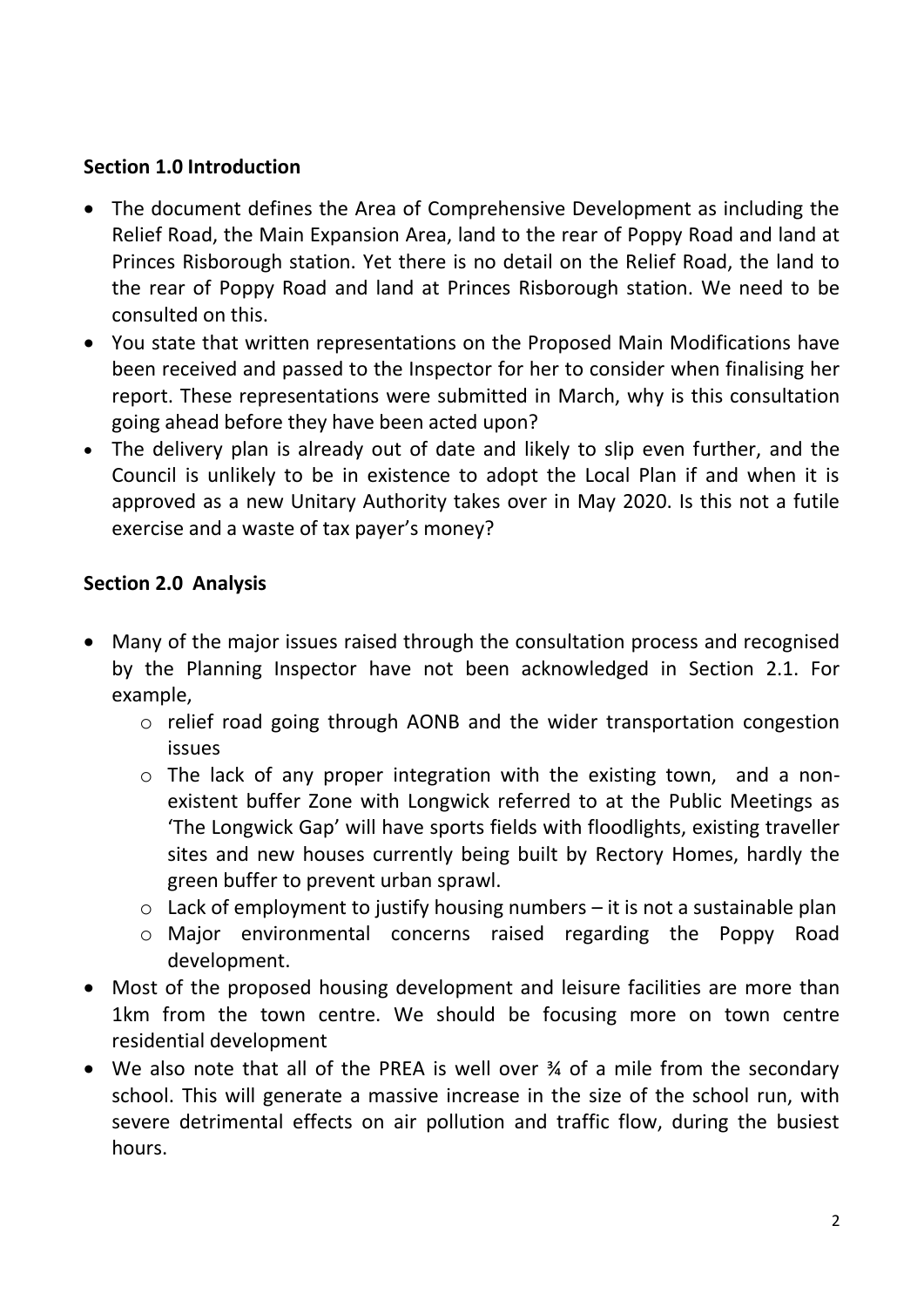## **Section 3.0 Development Requirements**

- There is reference to 'a green buffer' between Longwick and Princes Risborough, yet part of the buffer zone is already earmarked as a sports field with infrastructure facilities.
- We note the proposals for 'improving the capacity of some lengths of existing roads' – including Summerleys Road, Picts Lane and Shootacre Lane. Whilst we may welcome this and have always said that there is no need for major new road infrastructure that would destroy valuable farmland, green belt and our AONB we are concerned that any 'temporary' solution will become permanent and that proposals and plans for work at Phase 1 are not yet available for comment.
- Alscot hamlet, an historical setting and a designated conservation area, will be totally isolated by development and worryingly the choice of high density homes close to its boundary. How does this meet WDC's vision for the town to 'strongly reflect its historic roots and setting within the Chiltern Hills'?

# **Section 4.0 Design details**

 There is no detail on housing or road design, with regard to the, Poppy Road development, Station development, Picts Lane, Shootacre Lane and Summerleys Road. Will there be a separate consultation exercise regarding these?

# **Section 5.0 Delivery Plan**

- There is conflicting statement as to whether the Culverton link is proposed after 1100 homes or 1396 homes.
- The NPPF test of exceptional circumstances has never been provided by WDC for this major development in both AONB and Green Belt. Nor has WDC ever addressed the issue of bottlenecks on the A4010 - merely stating at the public Hearing that there are no solutions to these bottlenecks. As BCC are leading on this going forward, we believe they should be required to carry out a detailed review and consultation on the whole transport infrastructure proposals before proceeding with the Culverton link.
- We cannot understand why when Bucks CC are carrying out road calming measures for HS2 traffic through Princes Risborough that WDC don't combine their road calming proposals at the same time.
- Page 170 states that 'The housing delivery profile is an indicative profile. It is based on the latest evidence available and assumes that Housing Infrastructure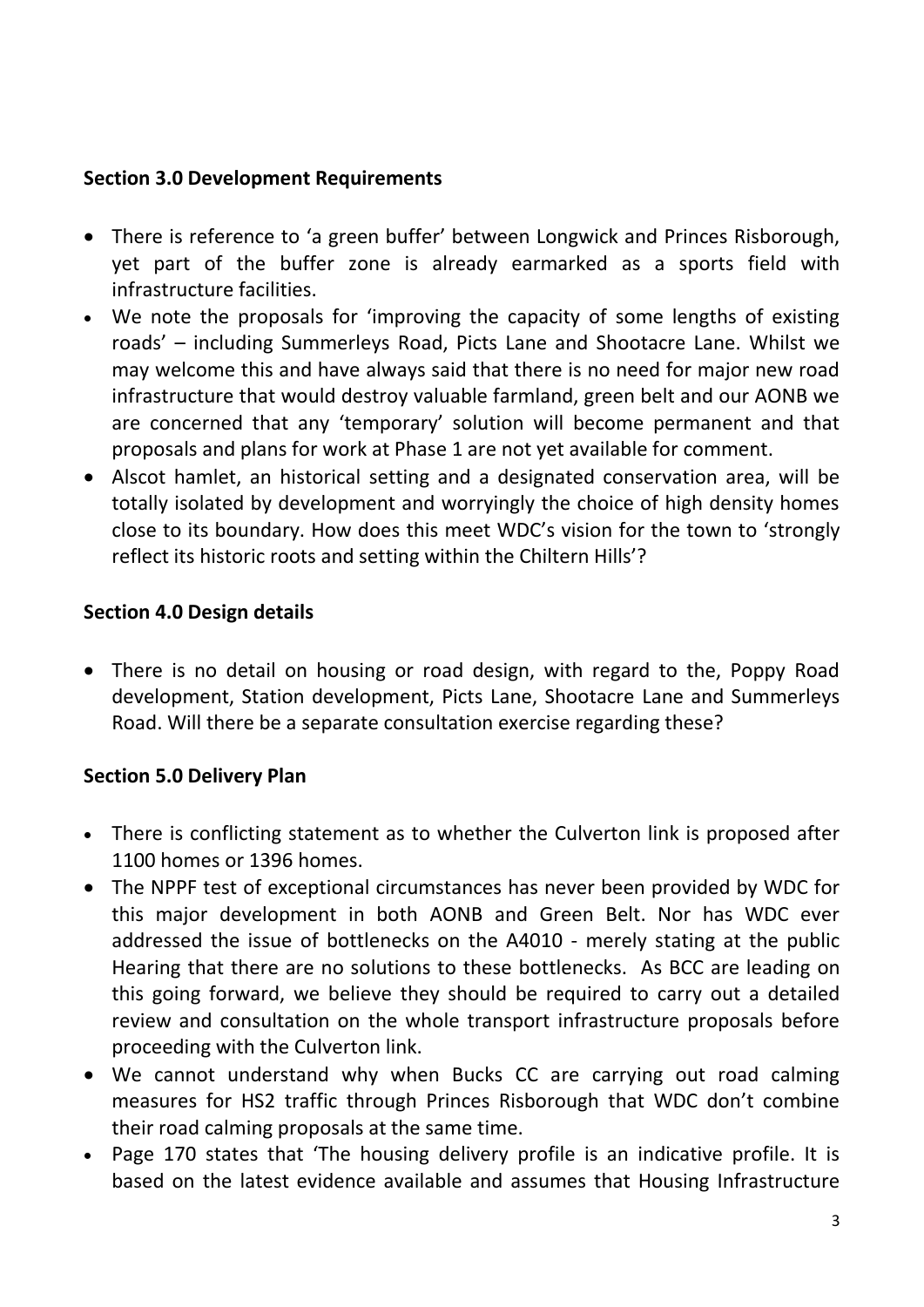Fund funding is available for the first phase of the relief road.' With regard to the housing delivery profile, our view is that this is significantly over-estimating the likely demand, even in a buoyant market. Nor does it take account of the significant unsold stock that exists in the current developments, with 2/3 of homes unsold and building work stopping on sites in nearby Longwick, Chinnor and Haddenham where sales are at a standstill. Government requires homes to be built to meet need but also clearly states 'right homes in the right places'. Currently, with such poor take-up, are these homes in the right places?

- We cannot see how you can justify the numbers proposed unless it is to convince Homes England regarding the award of the Housing Infrastructure Fund.
- Our understanding from Developers is that they do not agree with your proposals in the Local Plan, in particular around viability issues and the need for the new relief road.
- Without the local community and other key stakeholders bought in to the Plan sadly it will fail.
- The new primary school will not be delivered until Phase  $2 -$  despite the document highlighting only a 5% surplus capacity at present. Where will children during the build out in Phase 1 go to school locally? The proposal for new schools delivery will be lagging the need as identified in you document. The first primary school needs to be brought forward.
- Improvements and infrastructure requirements of the existing town are not shown until late in Phase 3. This includes the new Sports Hub, remotely located in the green corridor by Askett; improvements to the B4009, and existing town centre traffic management and public realm improvements. With concerns over local housing demand and developer appetite, and the timescales involved there is significant worry that phase 3 will not come forward as WDC expect. This puts completion of the above in jeopardy. The above measures need to be bought forward and implemented preferably in Phase 1. Reassurance and commitment to this earlier delivery needs to be formalised within this SPD.

Sadly, this all demonstrates just how unsound the whole plan is and it is not a robust plan. The response you received at the town meeting on the  $2^{nd}$  and  $16^{th}$  of July reflected this.

# **Section - Statement of Consultation**

- Disappointingly, no matter how you dress up the consultation process this was a major failure of the Planning process. It was never genuine, it was not listened to, considered or acted upon. None more so than the Princes Risborough Steering Group.
- We note that you state this plan was shaped by input from the Steering group.